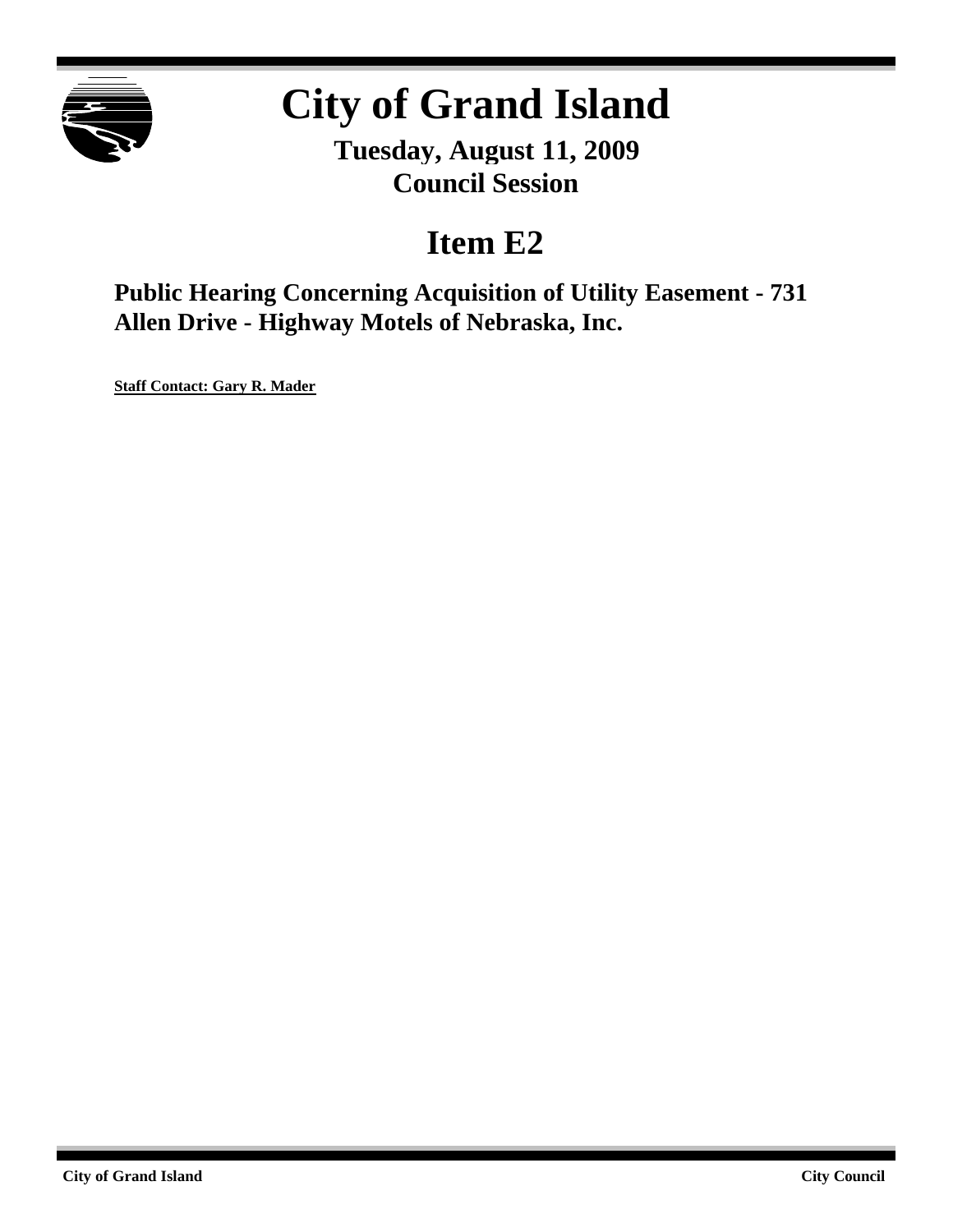# **Council Agenda Memo**

| <b>From:</b>    | Robert H. Smith, Asst. Utilities Director                                              |
|-----------------|----------------------------------------------------------------------------------------|
| Meeting:        | August 11, 2009                                                                        |
| Subject:        | Acquisition of Utility Easement $-731$ Allen Drive<br>Highway Motels of Nebraska, Inc. |
| Item $\#$ 's:   | $E-2 & G-6$                                                                            |
| $Presenter(s):$ | Gary R. Mader, Utilities Director                                                      |

#### **Background**

Nebraska State Law requires that acquisition of property must be approved by City Council. The Utilities Department needs to acquire an easement relative to the property of Highway Motels of Nebraska, Inc., located through a part of Lot Two (2) Meadowlark West Fifth Subdivision, located in the City Of Grand Island, Hall County, in order to have access to install, upgrade, maintain, and repair power appurtenances, including lines and transformers.

#### **Discussion**

This easement will be used to place high voltage underground cables and a pad-mounted transformer to provide electric service to the new Holiday Inn Express currently being constructed.

## **Alternatives**

It appears that the Council has the following alternatives concerning the issue at hand. The Council may:

- 1. Make a motion to approve
- 2. Refer the issue to a Committee
- 3. Postpone the issue to future date
- 4. Take no action on the issue

### **Recommendation**

City Administration recommends that the Council approve the resolution for the acquisition of the easement for one dollar (\$1.00).

### **Sample Motion**

Move to approve acquisition of the Utility Easement.